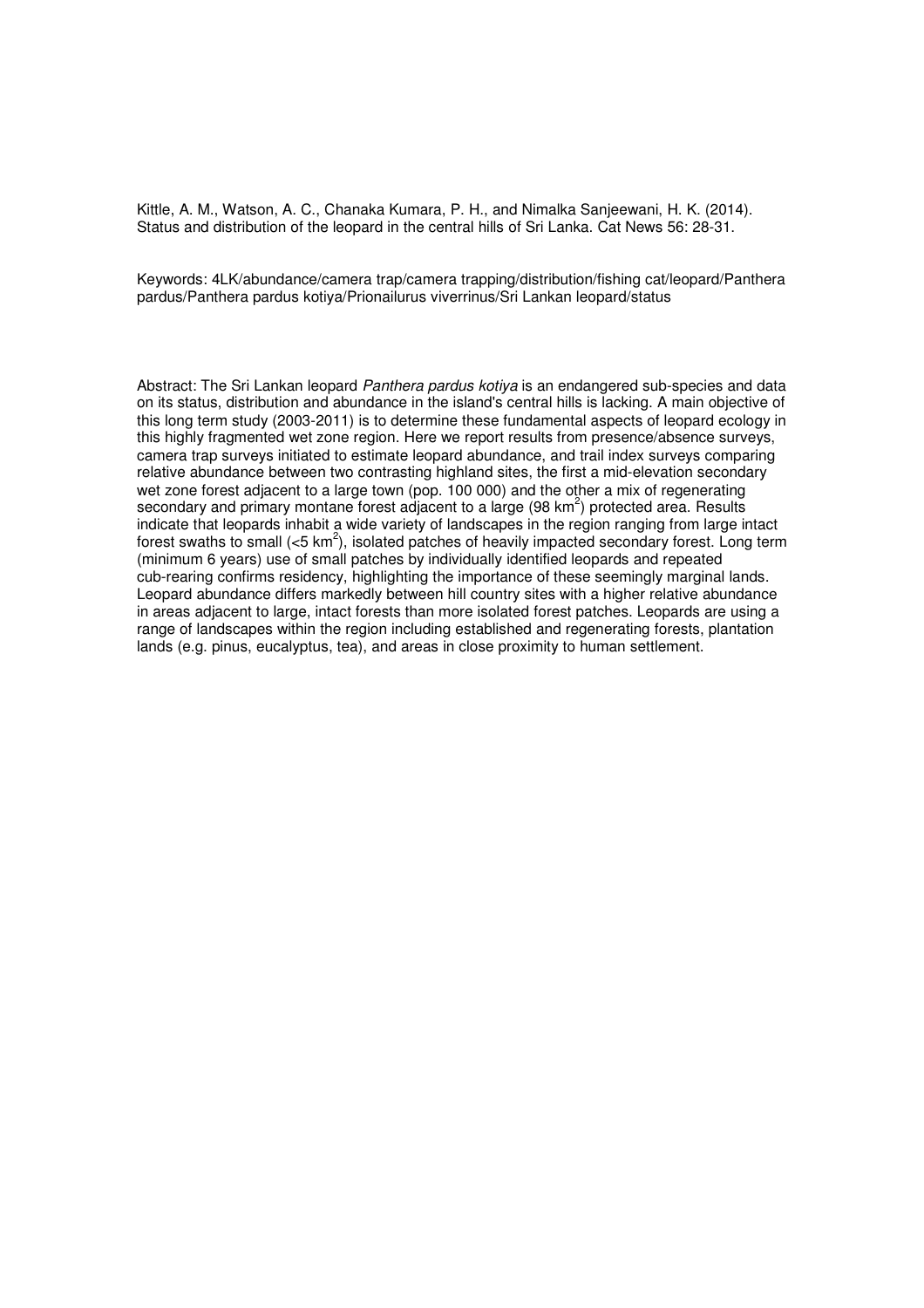ANDREW M. KITTLE<sup>1,2</sup>, ANJALI C. WATSON', P. H. CHANAKA KUMARA<sup>1,3</sup> AND H. K. NIMALKA SANJEEWANI<sup>1,3</sup>

# **Status and distribution of the leopard in the central hills of Sri Lanka**

**The Sri Lankan leopard** *Panthera pardus kotiya* **is an endangered sub-species and data on its status, distribution and abundance in the island's central hills is lacking. A main objective of this long term study (2003-2011) is to determine these fundamental aspects of leopard ecology in this highly fragmented wet zone region. Here we report results from presence/absence surveys, camera trap surveys initiated to estimate leopard abundance, and trail index surveys comparing relative abundance between two contrasting highland sites, the first a mid-elevation secondary wet zone forest adjacent to a large town (pop. 100 000) and the other a mix of regenerating second**ary and primary montane forest adjacent to a large (98 km<sup>2</sup>) protected area. Results **indicate that leopards inhabit a wide variety of landscapes in the region ranging from large intact forest swaths to small (<5 km2 ), isolated patches of heavily impacted secondary forest. Long term (minimum 6 years) use of small patches by individually identified leopards and repeated cub-rearing confirms residency, highlighting the importance of these seemingly marginal lands. Leopard abundance differs markedly between hill country sites with a higher relative abundance in areas adjacent to large, intact forests than more isolated forest patches. Leopards are using a range of landscapes within the region including established and regenerating forests, plantation lands (e.g. pinus, eucalyptus, tea), and areas in close proximity to human settlement.** 

The Sri Lankan leopard is an endangered endemic sub-species (Miththapala et al. 1996, Uphyrkina et al. 2001). It is the top predator on the island, the only leopard population known to have evolved as the apex carnivore in its ecosystem (Guggisberg 1975, Turner



**Fig. 1.** Map of Sri Lanka with forest cover by class. Approximate extent of central highlands is outlined in red with hill country study sites indicated by arrows.

1997), isolated from intra-guild competition at least since Sri Lanka split from the Indian sub-continent ~5,000-10,000 ybp (Deraniyagala 1992, Yokoyama et al. 2000). This unique scenario may make the species of keystone importance (Paine 1966). Despite this status and the potential to broadly impact other trophic levels, there is a paucity of information about the leopard here. In the low country dry zone, which comprises the majority of Sri Lanka's land area, leopards are widely distributed, especially in the north-western and eastern regions where most of the country's large protected areas are located (Watson & Kittle 2004). In Yala National Park (YNP) on the arid south-east coast a high prey base supports a high leopard density (Santiapillai et al. 1982, De Silva & Jayaratne 1994, Kittle & Watson 2004) consistent with observed worldwide patterns (Marker & Dickman 2005). Outside the dry zone information is almost entirely absent (but see Ranawana et al. 1998). This absence of data is recognized as a barrier to designing conservation and management action plans aimed at ensuring the leopard's continued survival in the wild (Samarakoon 1999).

Since 2003 The Leopard Project (TLP) has been investigating leopard distribution and ecology in the data deficient central hills. TLP has conducted presence/absence surveys throughout the region and more detailed investigations in two main study sites: Dunumadallawa and Agrapatana (Fig. 1). The research objective is to determine fundamental aspects of leopard ecology in the hills, with an initial focus on status, distribution and abundance. The central hills have a high human population density (320-427/km²) and highly heterogeneous land cover with intact forest areas small and widely spaced. Therefore humans and leopards frequently utilize the same habitat, increasing the potential for human-leopard conflict. To ensure the leopard's future survival in this region it is important to first document their distribution and abundance.

Regionally specific information is important in Sri Lanka, a small nation (65,610 km²) with a variety of habitats including arid coastal lowlands, rainforest-clad hills and windswept mountains (>2,500m). Furthermore a relatively large (>21 million) mostly rural (74-78%, 2001 Dept of Census & Statistics) human population ensures human/wildlife interaction is inevitable. Leopards get poached directly as well as caught in illegal snares set for other animals (e.g. wild boar *Sus scrofa*) (Kittle & Watson 2002). Of the 13 leopards known to have been killed in the central hills since 2007, nine were inadvertently snared.

#### **Study Areas**

The central hills occupy a section of about 2,400 km² of Sri Lanka's south-central interior (Fig. 1), encompassing a vast expanse of often-rugged terrain varying greatly in elevation, topography and climate.

The Dunumadallawa forest reserve is at the northernmost terminus of the Central massif (Fig. 1). It consists of 480 hectares of secondary growth mid-country wet zone forest 550-980 meters above sea level (Fig. 2a). Temperatures range from 20-25° C with moderate seasonal rainfall (1,500-3,000 mm/ year). Originally a working estate, the area was released from plantation use (tea, coffee and cocoa) in the early 1900s and now protects the watersheds of 2 reservoirs which provide for the town of Kandy (pop ~100,000). The reserve is within official town limits. Post-release natural regeneration has occurred with some active reforestation of native plant species in the past 10 years. Dunumadallawa is characterized by high canopy mixed forest dominated by several species including *Albizia sp*. and jak *Artocarpus hete-*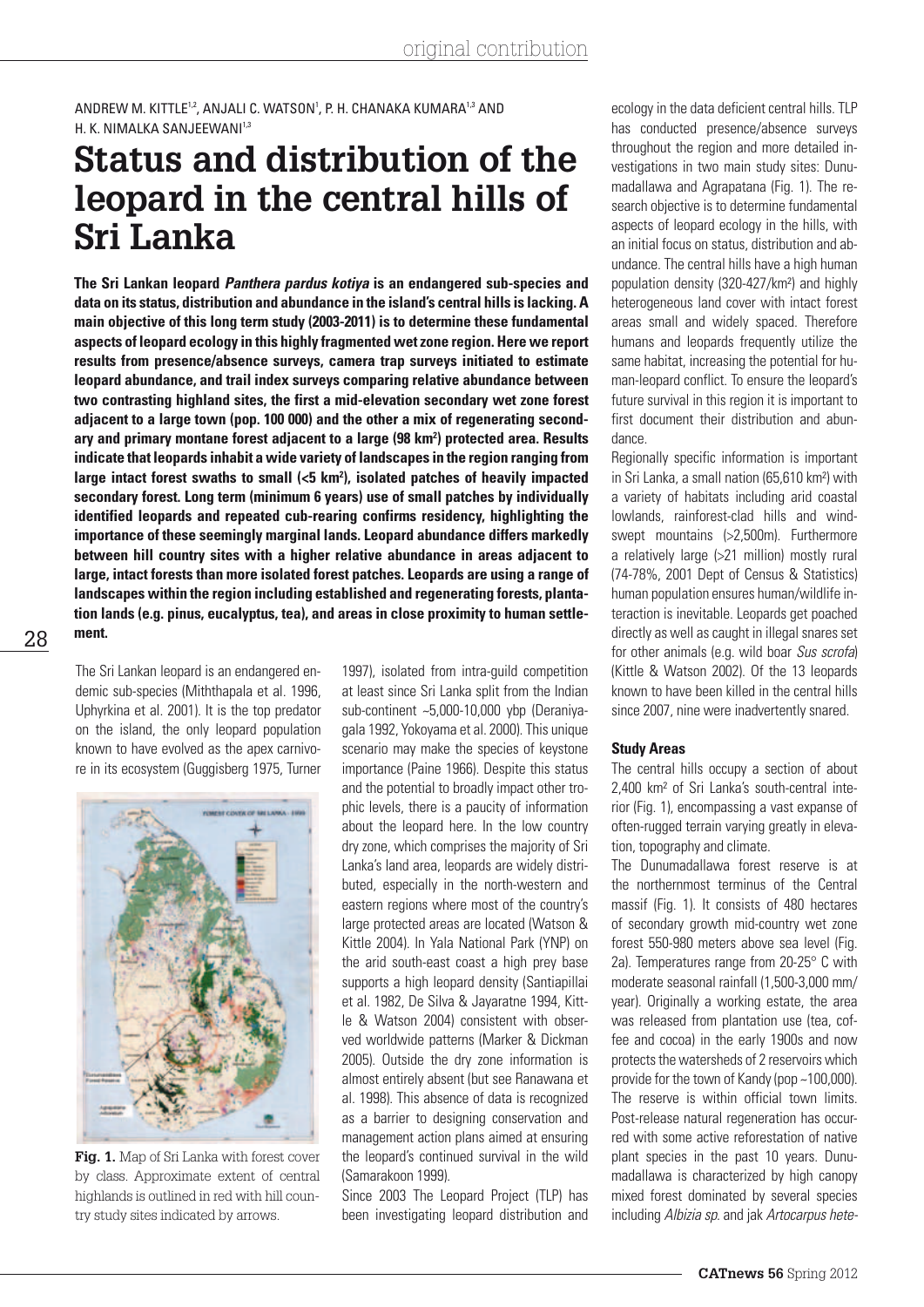*rophyllus* remaining from active estate days. Large-leaf mahogany *Sweitinia macrophylla*, Ceylon almond *Canarium zeylanicum* and various *Ficus* species are also conspicuous. Tea, coffee and cocoa plants, now growing wild, dominate the understory in some areas whereas ironwood *Mesua ferrea* is dominant in others. Grassland patches are scattered throughout the reserve. The abundant jak provides an important continuous food source for toque macaques *Macaca sinica aurifrons*, barking deer *Muntiakus muntjak* and wild boar. Porcupine *Hystrix indica* are also extant. The forest reserve includes a small (44 ha) *Pinus* plantation at its highest point (980 m) (Fig. 2a). The surrounding region is highly disturbed, characterized by a dense conglomeration of land-use types including moist midelevation or sub-montane forest, tea estates, pinus and eucalyptus plantations, open scrub, home gardens and villages. Surrounding villages (Fig. 2a) utilize the forest for firewood and fruit collection.

The second study area, Agrapatana, is near the southern extent of the central massif in the heart of the tea industry's vast plantation lands (Fig. 1). At the centre of the study area is a 50 hectare regenerating forest that was part of a neighbouring tea estate until the 1990s. This land adjoins the Agra-Bopats forest reserve, a 98 km² sub-montane and montane forest bordered on three sides by tea estates but connected in the southeast to Horton Plains National Park (31,6 km<sup>2</sup>) (Fig 2b). Characterized by thickly vegetated, montane cloud forest this area ranges in elevation from 1.500-2.500 m and at  $< 20^{\circ}$  C is cooler than the northern site. Average rainfall is 1,500-3,000 mm/year. Sambur deer *Cervus unicolor*, wild boar, toque macaque, purplefaced langur *Trachypithecus vetulus* and porcupine all reside within the forest reserve.

# **Materials and Methods**

Presence/absence surveys have been conducted throughout the central hills since 2004. Signs (scrapes, scat, pugmarks, kills) along forest trails, tea estate roads and village boundaries are the primary indicators of presence with interviews with local residents providing supplementary information. These interviews employ photographs to verify observations due to the high incidence of confusion between the leopard and fishing cat *Prioniailurus viverrinus*.

In January 2009 a camera trap survey was initiated at Agrapatana and followed with a similar grid-based design in Dunumadallawa



**Fig. 2.** Map of (a) Dunumadallawa forest reserve and (b) Agrapatana study area with index trails indicated. Areas of high, medium and low human population pressure are shown.

in August (Karanth & Nichols 1998). We used 5 camera traps (Trailmaster TM1550, active infra-red, Lenexa, Kansas) with dual cameras to record both flanks of photographed leopards. One trap was stolen during the first trapping period reducing the effective number of traps to 4. Traps were set ~ 40 cm above ground on wooden stakes or existing trees. Traps were active from 18:30-7:00 on sections of trail where spoor had previously been detected or previous experience indicated a high likelihood of leopard activity. Traps were removed during the day to reduce the possibility of theft. The smallest recorded home range size for an adult female leopard in Asia was 8 km² (Grassman 1999), so traps were spaced ≤ 2km apart to ensure no gaps in the grid (Karanth & Nichols 1998). At Agrapatana there were two trapping sessions at 8 different sites, the first four for 10 nights and the second for 16 nights. Total trapping effort was 104 nights over a 35 day period. At Dunumadallawa total trapping effort was 132 nights over 68 days at 9 sites. Here traps were relocated 4 times with the initial session 8 nights and each subsequent session 10 nights. The sampled area was determined by the area enclosed by the outermost trap locations plus a buffer half the maximum distance moved between re-captures (Karanth & Nichols 1998). No leopards were captured more than once at Dunumadallawa so a buffer was not added. The total area covered by the grid was 20.8 km² + 500m buffer at Agra-

patana and 5.9 km² at Dunumadallawa. The coverage at Dunumadallawa was restricted due to the small size of the reserve and the impracticality of expanding beyond the reserve boundaries.

Relative leopard abundance was determined using sign indexes on selected trails in each site (Henschel & Ray 2003). Trails were traversed between 6:00-9:00 h and scat, scrapes and pugmarks counted, recorded and collected or removed to avoid re-counting on subsequent indexes. Three trails within the Dunumadallawa forest reserve (Hantane 1,900m,



Fig. 3. Young adult female leopard camera trapped at the Agra Arboretum, near Agrapatana, Nuwara Eliya District, 21 January 2009.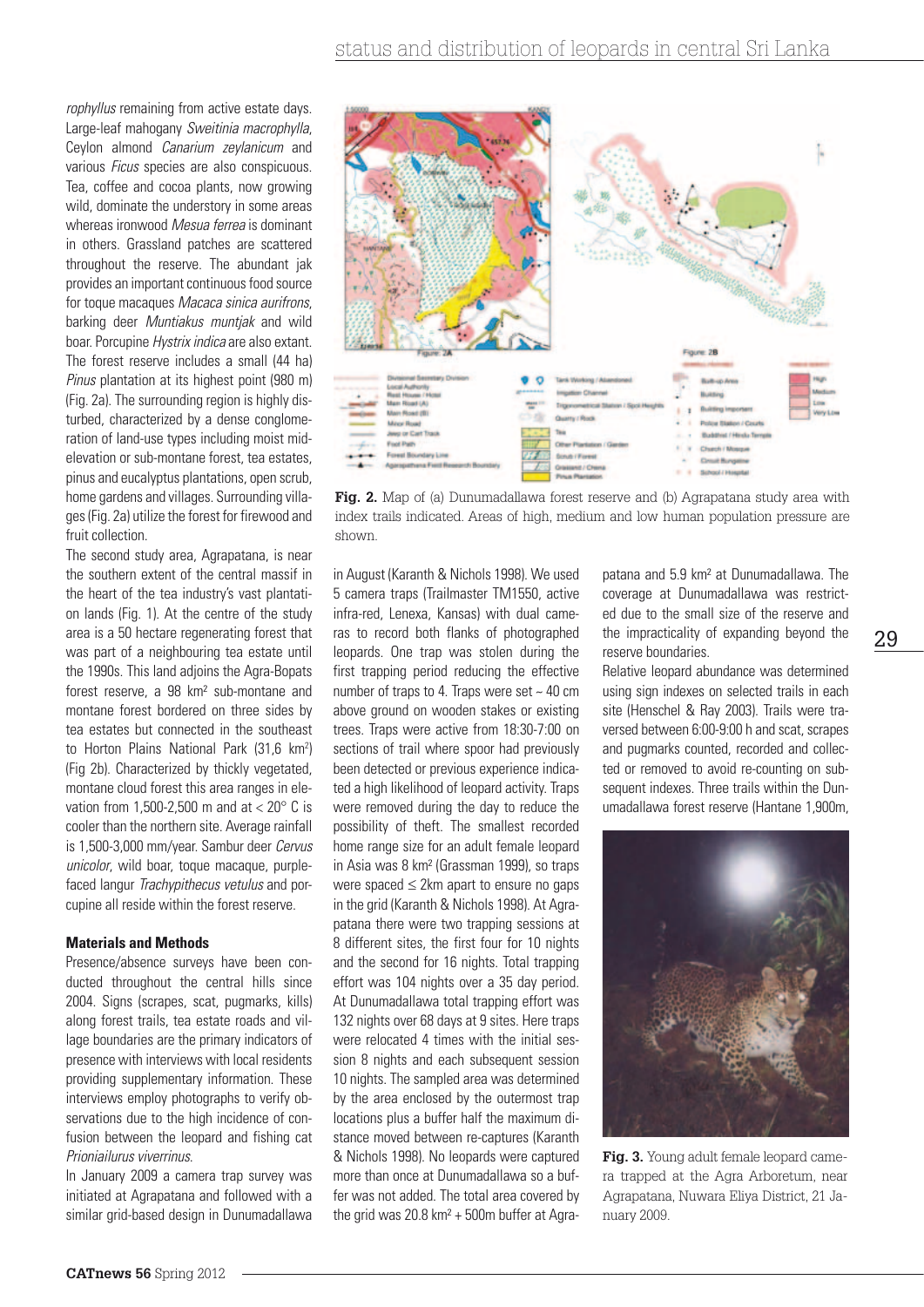

**Fig. 4.** Adult female leopard and cub (partially hidden on left) photographed at the Dunumadallawa forest reserve near Kandy on August 14, 2009. This female was previously photographed in the same reserve in November 2003 at which time she also had a cub.

Gal Machine 2,000 m, Kosgolla 1,600 m) were traversed three times each; two trails, one within the regenerating forest region (Arboretum 2,900m) and one along the Agra-Bopats forest reserve boundary (Upper tea 3,500 m), were traversed twice each at Agrapatana (Fig. 2ab). A two week gap was maintained between successive trail indexes at both sites.

30

# **Results**

Leopards are distributed throughout the central hills from the Mahaweli Ganga at Kandy in the north to the Peak Wilderness Sanctuary in the south and extant in most forest patches, including small (<5 km²) ones surrounded by non-forest areas. Leopards utilized non-forest habitat (tea estates, grasslands, home gardens) and treed plantations (Pinus, *Eucalyptus*) to move between forest patches. Leopards are not only utilizing small, terminal forest patches (e.g. Dunumadallawa reserve) but are residing and reproducing there.

Due to an inadequate number of re-sightings in both study areas we were unable to determine leopard abundances. Three photo captures were made at Agrapatana of the same young adult female leopard (Fig. 3) who was documented using multiple habitat types including dense montane zone forest, a mature Eucalyptus plantation and a small patch of regenerating secondary forest. Spoor evidence indicated she also used the working tea estate that the forest borders. In Dunumadallawa we captured two individuals in a single photograph. We were thus able to confirm that the reserve is utilized by leopards. Furthermore one of the individuals captured was the same adult female photographed 6 years previously (Fig. 4) when work by TLP found a resident female and cubs within the reserve and the occasional presence of an adult male (Watson & Kittle 2004). Other recent results include the camera capture of a previously undetected young male in the study



**Fig. 5.** Camera trap photo of young adult male leopard at Dunumadallawa forest reserve near Kandy in December 2008.

site (Fig. 5), photographed during an ad hoc survey. This young male is the third individual leopard directly observed in this small forest reserve although signs (pugmarks and other spoor) indicate that other individuals have also used the area.

A secondary objective for the camera trapping surveys is to increase our knowledge of the biodiversity within the hill country forest patches as the traps are effective at capturing secretive, nocturnal species otherwise difficult to detect. We have captured photographs of a number of these species including fishing cat, golden palm civet *Paradoxurus zeylonesis*, common ring-tailed civets *Viverricula indica* and mouse deer *Moschiola meminna* (Fig. 6).

Leopard relative abundance differed substantially between the two sites but not within each site with leopards occurring at a higher relative abundance in Agrapatana (0.93 signs/ km) than Hantane (0.42 signs/km; Fig. 7).

### **Discussion**

Many areas inhabited by leopards in the central hills are also heavily impacted by people, as both Agrapatana and Dunumadallawa exhibit. Despite this overlap in habitat use, incidents of direct human-leopard conflict are relatively rare possibly due to temporal niche partitioning characterized by landscape utilization by people during daytime and leopards at night.

The leopard's adaptability and elusive nature allows it to inhabit forest patches such as Dunumadallawa which falls within the city limits of a town of about 100,000 people. At least three leopards have been poached from the vicinity of this forest reserve in the past 6 years and signs show that new individuals have quickly replaced them, indicating that the forest reserve is not isolated. This high turnover is of concern and begs the question whether this forest reserve is acting as a population sink. However, that the same female has been residing, and reproducing, here for over 6 years seems to counter this argument and may be testament to the reserve's value as part of a potentially stable system.

The higher relative abundance of leopards observed at the Agrapatana site is expected given that this area, although disturbed, is in close proximity to one of the larger patches of intact montane forest in the region whereas Dunumadallawa has an extremely high human disturbance factor. Furthermore sambhar are not uncommon at Agrapatana and